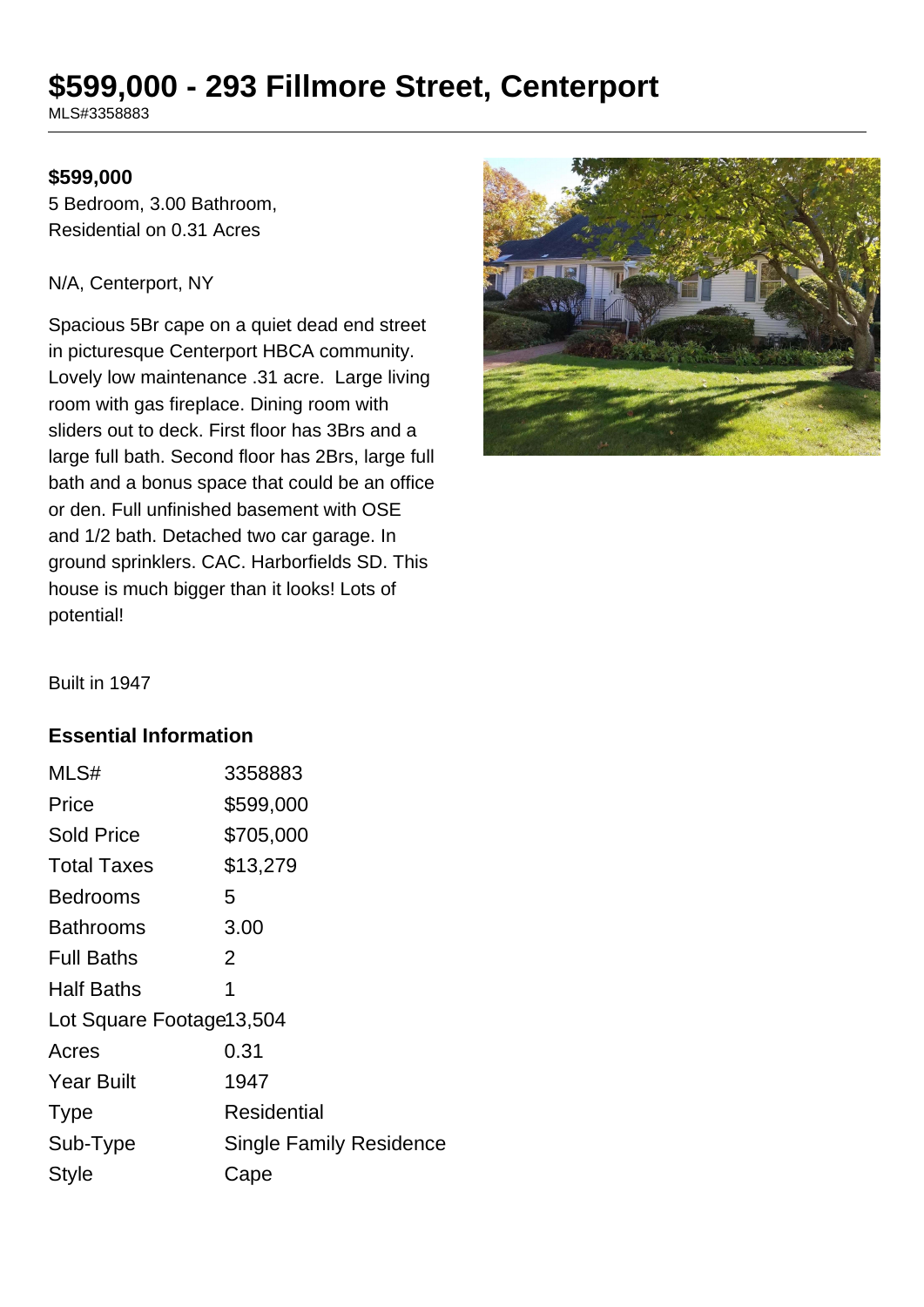#### Status Closed

# **Community Information**

| <b>Address</b> | 293 Fillmore Street |
|----------------|---------------------|
| Subdivision    | N/A                 |
| City           | Centerport          |
| County         | <b>Suffolk</b>      |
| <b>State</b>   | NY                  |
| Zip Code       | 11721               |
|                |                     |

# **Amenities**

| Parking      | Private, Detached, 2 Car Detached |
|--------------|-----------------------------------|
| # of Garages | $\mathcal{P}$                     |
| Garages      | Private, Detached, 2 Car Detached |

### **Interior**

| Interior                 | Hardwood                                              |
|--------------------------|-------------------------------------------------------|
| <b>Interior Features</b> | Master Downstairs, Eat-in Kitchen, Formal Dining Room |
| Heating                  | <b>Natural Gas, Hot Water</b>                         |
| Cooling                  | <b>Central Air</b>                                    |
| Fireplace                | Yes                                                   |
| # of Fireplaces          | 1                                                     |
| <b>Has Basement</b>      | Yes                                                   |
| <b>Basement</b>          | Full, Unfinished, Walk-Out Access                     |

### **Exterior**

| <b>Exterior</b> | Frame, Vinyl Siding                     |
|-----------------|-----------------------------------------|
|                 | Exterior Features Sprinkler Lawn System |
| Construction    | Frame, Vinyl Siding                     |

# **School Information**

| <b>District</b> | <b>Harborfields</b>             |
|-----------------|---------------------------------|
| Middle          | <b>Oldfield Middle School</b>   |
| High            | <b>Harborfields High School</b> |

# **Additional Information**

| Date Listed    | November 11th, 2021 |
|----------------|---------------------|
| Date Sold      | March 2nd, 2022     |
| Days on Market | $\mathcal{L}$       |